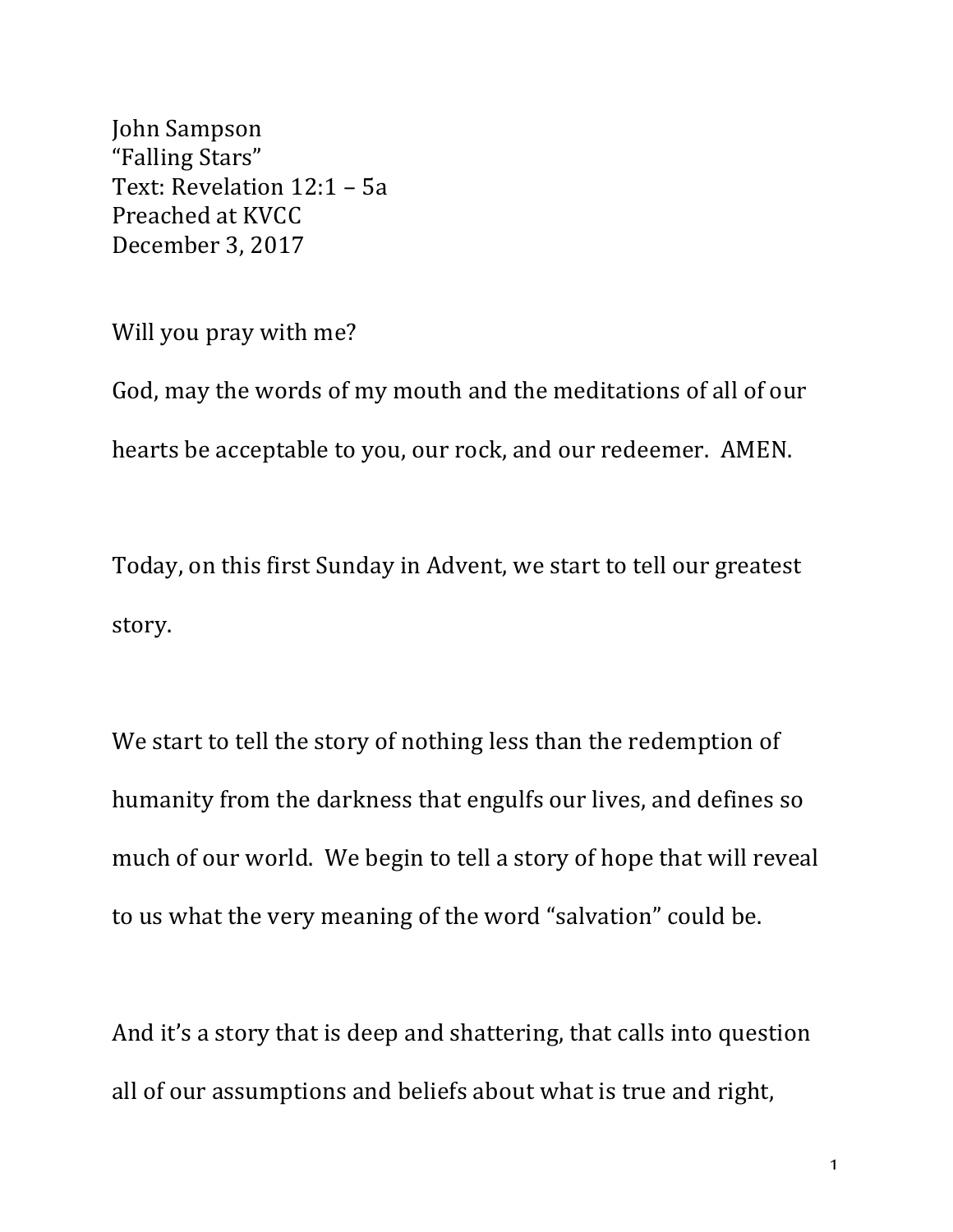about what is good and what is evil, about who we are, and who we see as Other.

This story is the story of the birth and ministry of a man named Jesus, a man overflowing with the presence of God, and of all of the ways the people of his time responded to what he shared with them.

But it's also a story that never fully remains in the past.

It's a story that is told again in the ordinariness of our own lives. It's a story that is being lived right now at the Noonmark Diner, and on the trails up Marcy, and in our car rides home after worship, and even on the floor of the US Senate in this week's budget debate.

And today we open this story that is simultaneously once-upon-atime and also here-and-now with a strange scene in heaven, in an encounter between a pregnant woman surrounded by the sun and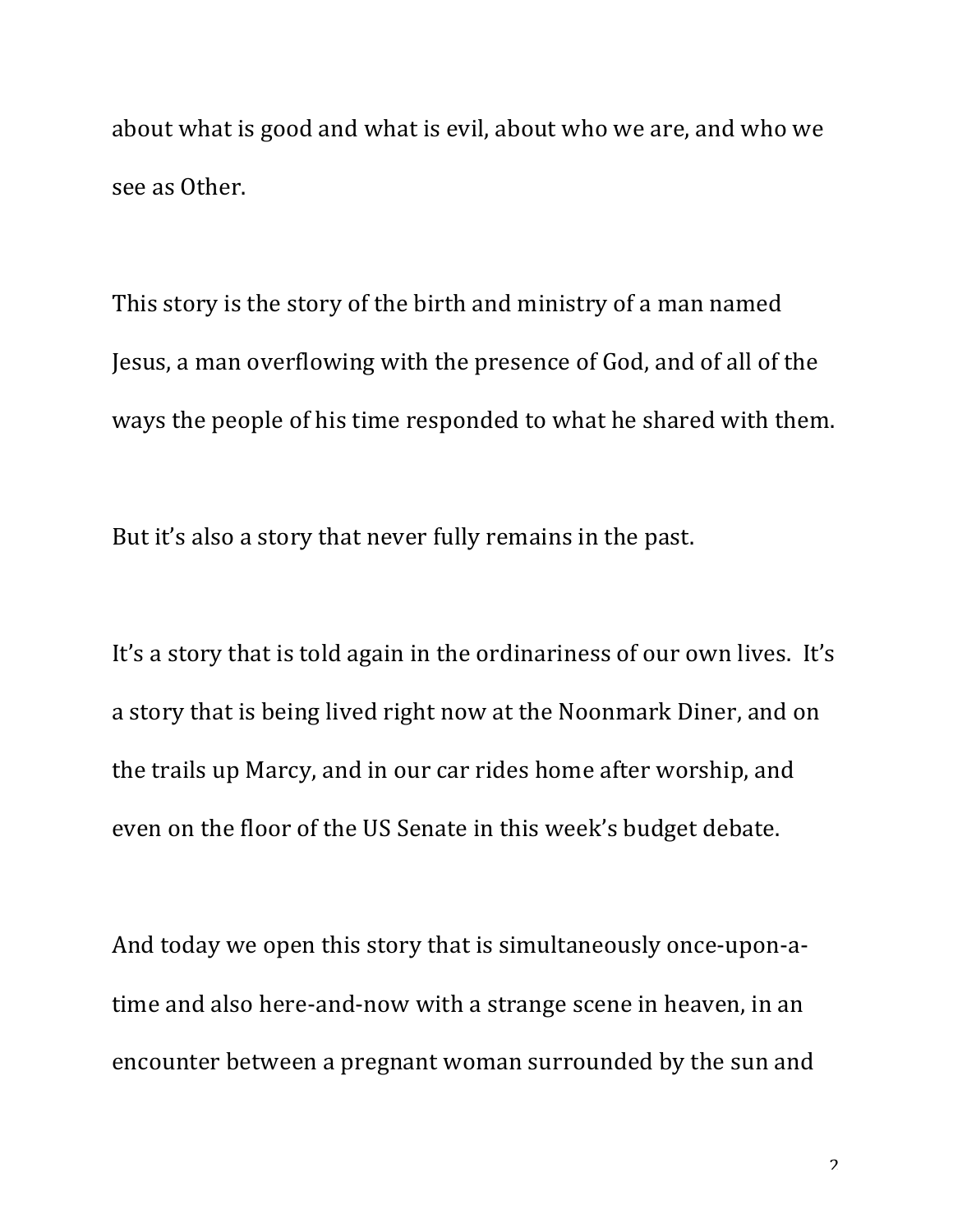moon and stars, and a horrifying dragon that seeks to destroy her soon-to-be delivered child.

We may be surprised that our story starts not with facts and history, but with a myth. Which is not to say we start with an untruth, but rather with a truth told poetically.

Heaven - that inaccessible realm that can't be found on any star chart, and eludes all of our telescopes and satellites. It escapes us because we may be looking for it in the wrong place when we search for it literally – out there, up above us. But turn our gaze within, shine the light of perception on our hearts, and there is heaven staring back at us. There is the woman arrayed by the sun and moon and stars. There is the dragon slobbering and hungry for the woman's baby to be born.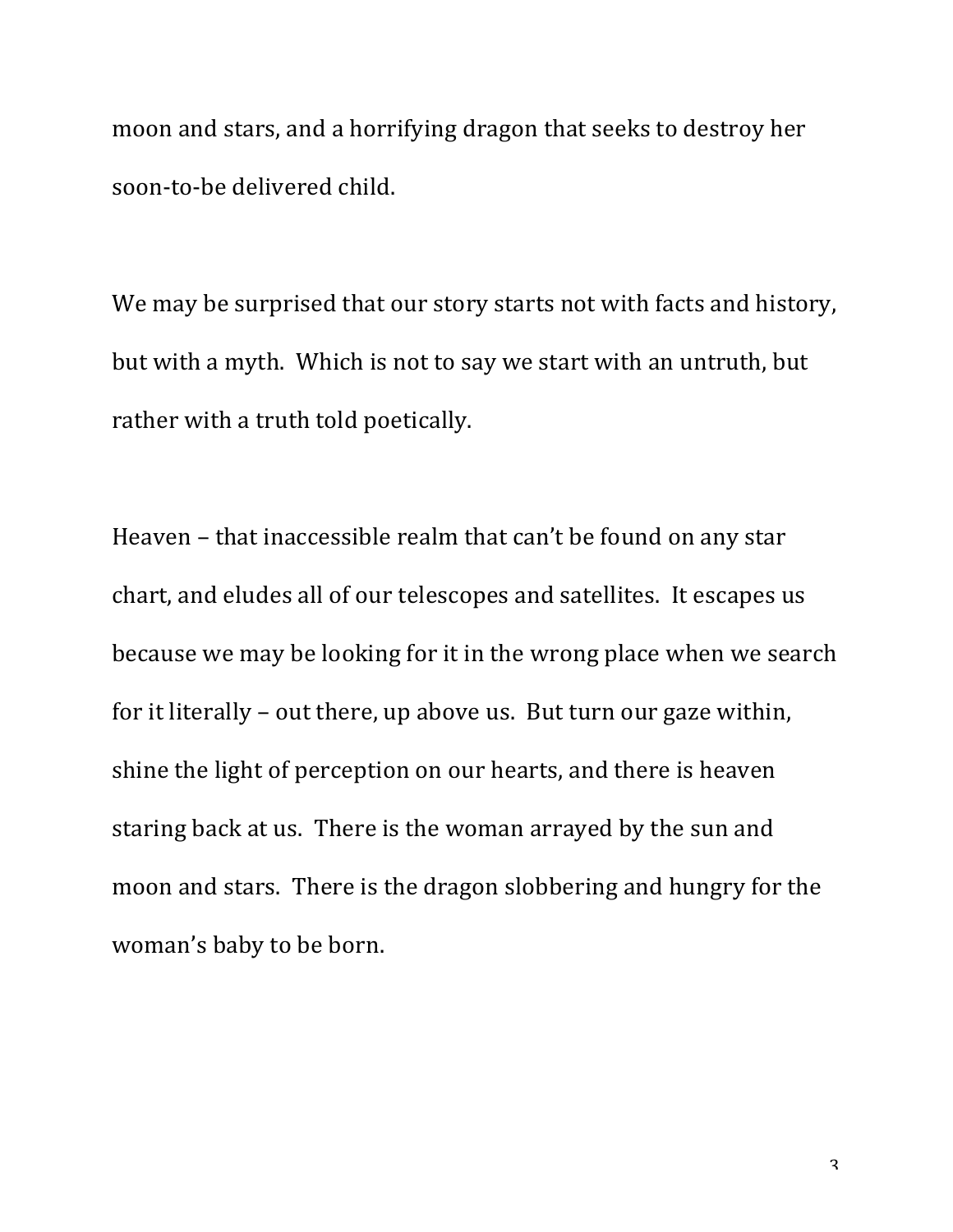Because the story we begin in Advent is fundamentally a story about the human heart, and the sometimes less-than-admirable ways our heart causes us to act towards ourselves, towards each other, and towards the Creation that is all around us.

It is a story about the conflict within our hearts between the forces of life, of selflessness, of creation, of compassion and of openness, which are all symbolized by the radiant woman of our myth, and the dragon-like forces of our anger and selfishness, of our apathy and alienation. The woman and the dragon may not exist in a literal sense, they may only be characters in a myth, but aren't they nonetheless real? Don't we recognize them from our own lives? Don't we see them staring back at us from within our own hearts? And don't we see them manifest in the events of our world?

But hear the good news of Advent!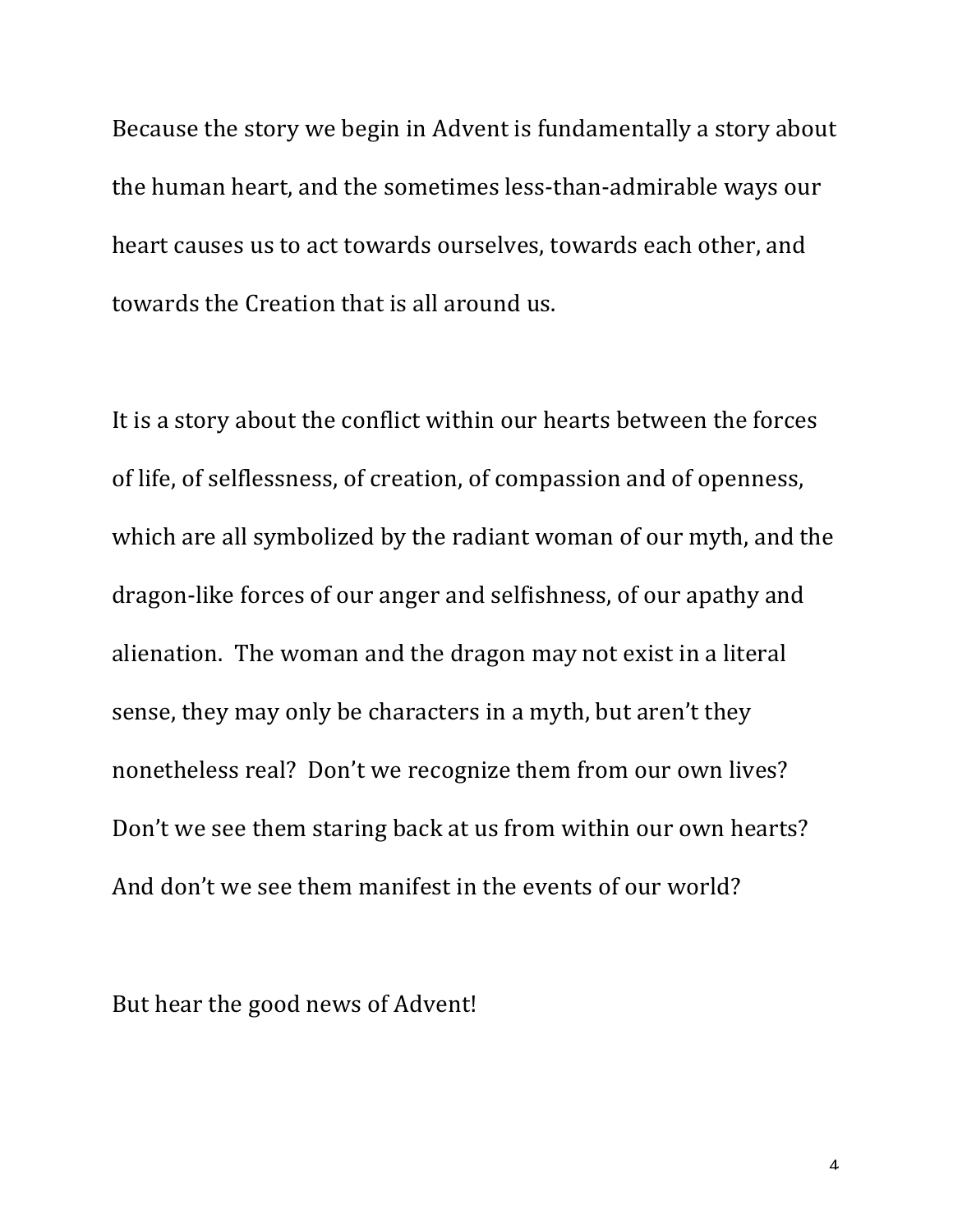The story of the conflict between the celestial woman and the great dragon, the story of the conflict within our deepest being, is not the end of our tale. It is just the beginning. It is the setting for something more, for something wondrous.

Because Advent promises us a miracle.

Advent is a season that tells us that our history is not our future. It is a season that announces the beginning of something new, of the possibility that the suffering of our hearts and the tragedy of human life, which may seem as eternal and secure as the very heavens above us, will come to an end like falling stars.

Because we are told that a child will be born to us. Because we are promised that a child will be born *within* us, within the heavenly realm of our own hearts.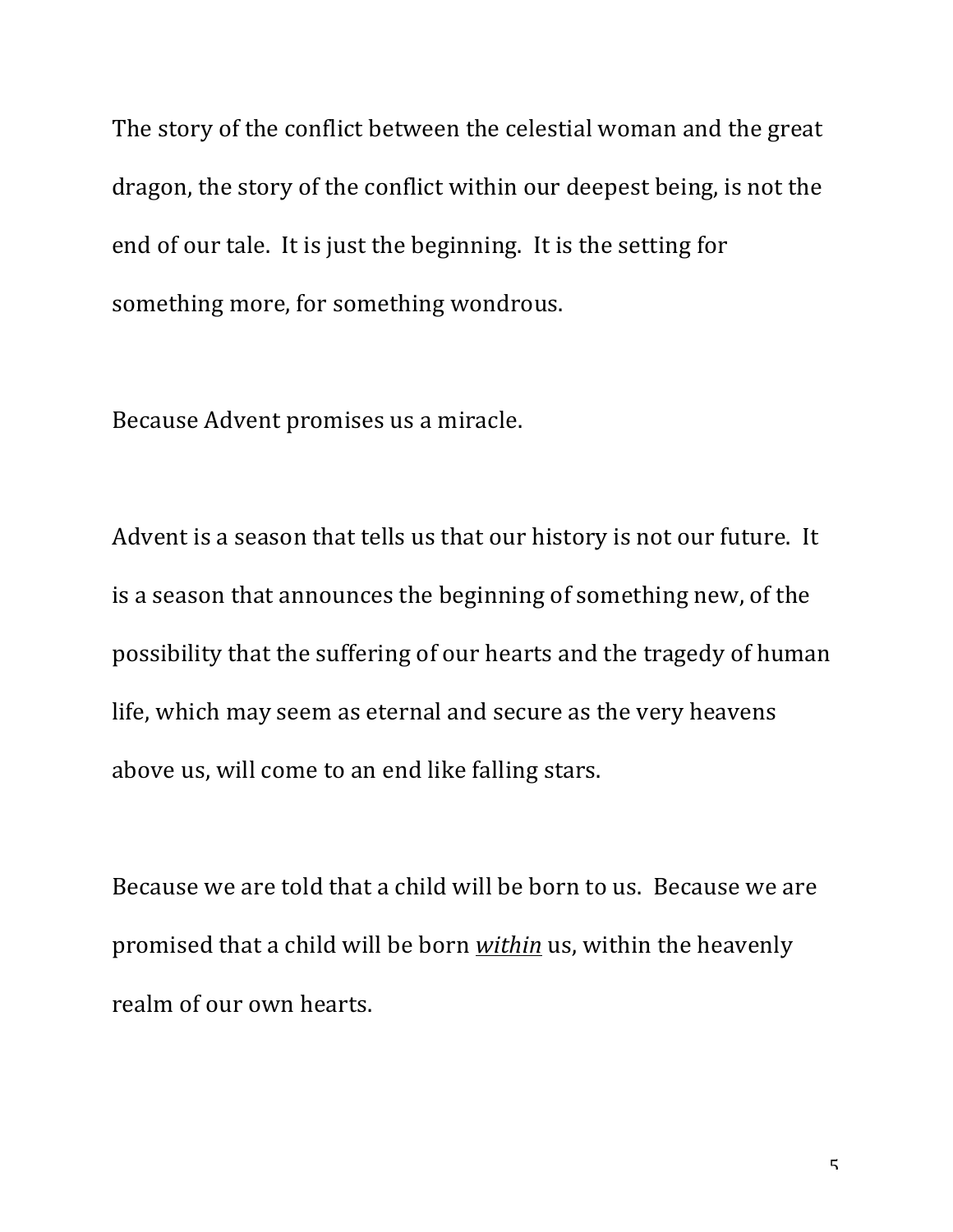And this child will be snatched from the jaws of our hatred. He will be saved from the hunger of our baseness. And he will grow to show us a new way.

This child's name is Jesus.

This child's name is Emanuel - God with Us.

This child's name is Love.

And through the story of his life, and by the words of his teaching, of his Torah, this child will provide us with a blueprint for nothing less than a new world - starting with a transformation of our own hearts. Because everything starts there.

So come. On this cold Sunday morning, here amidst the mountains and forests of the Adirondacks, here amidst these people, here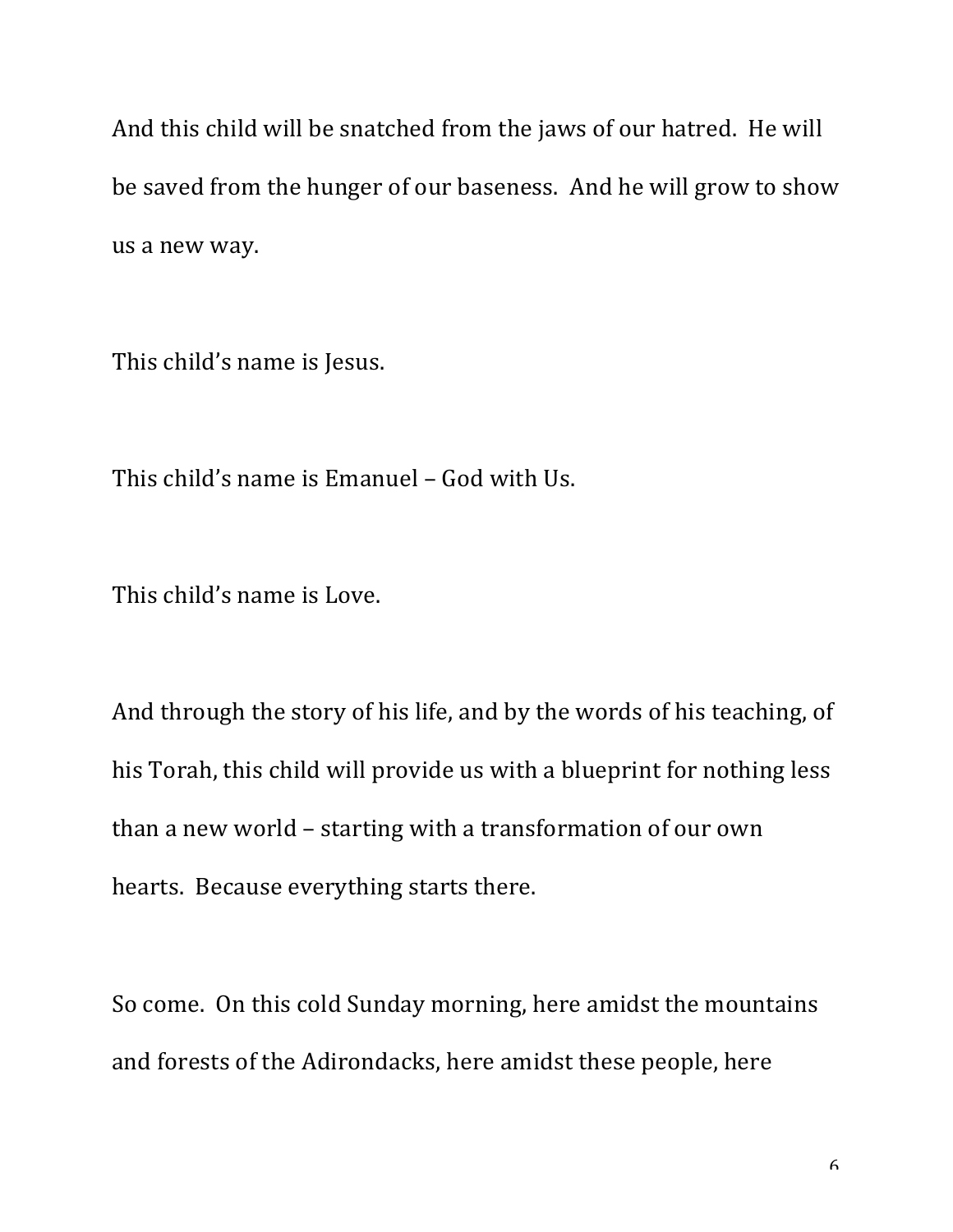amidst the threats of nuclear war, here amidst a nation that seems to have lost any sense of common purpose, here amidst a crisis of addiction, come!

Let us begin our story that promises to lead us towards the birth of something new, something that may seem impossible, something that we may think can only be accomplished through a miracle. Let us begin our story that invites us to remake nothing less than our aching hearts, and to transform nothing less than the entirety of our exhausted world.

Let us begin our story of the advent of Jesus.

"O lord what a morning

O lord what a morning

O lord what a morning